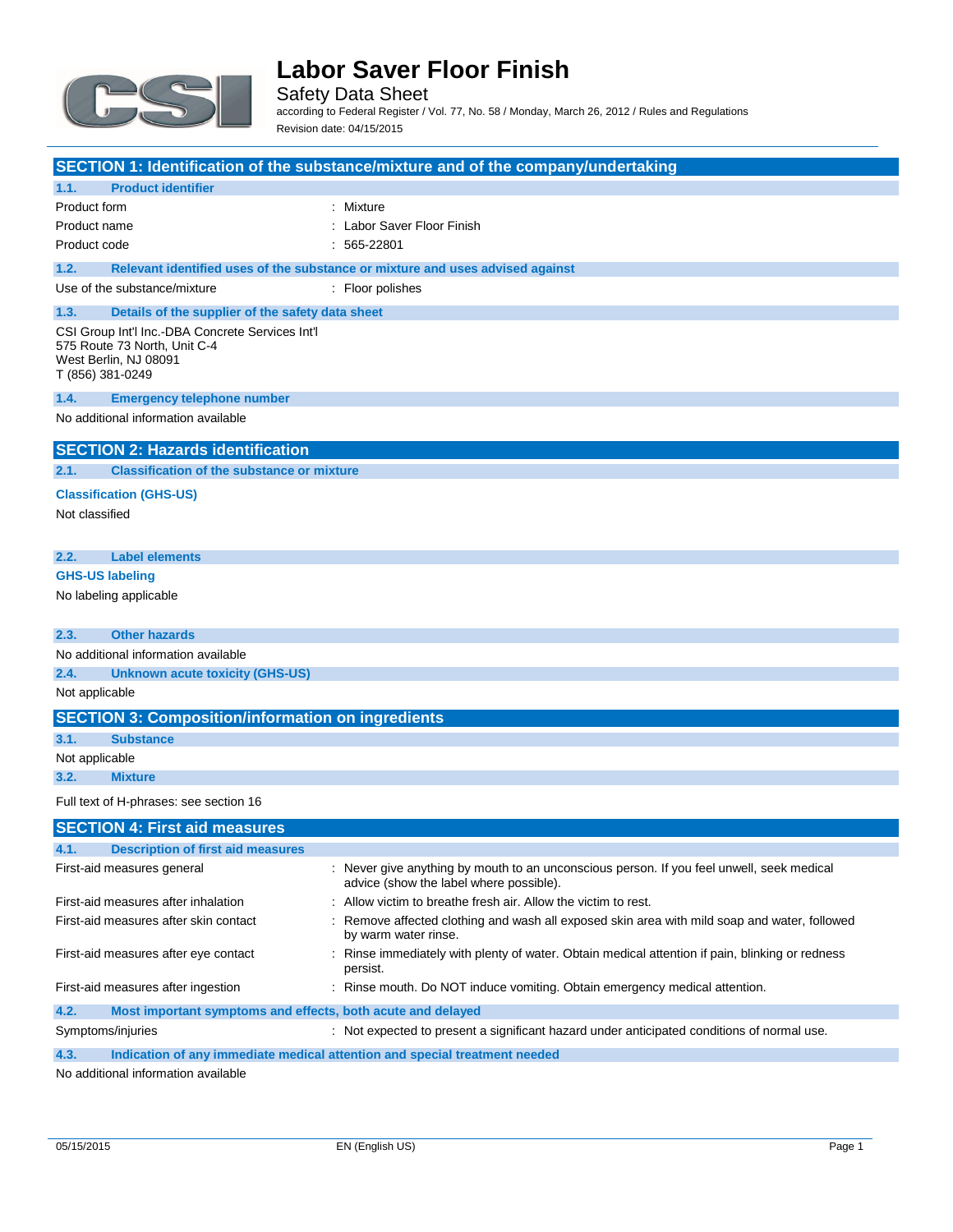Safety Data Sheet

according to Federal Register / Vol. 77, No. 58 / Monday, March 26, 2012 / Rules and Regulations

| <b>SECTION 5: Firefighting measures</b>                   |                                                       |                                                                                                                                                                                                              |
|-----------------------------------------------------------|-------------------------------------------------------|--------------------------------------------------------------------------------------------------------------------------------------------------------------------------------------------------------------|
| <b>Extinguishing media</b><br>5.1.                        |                                                       |                                                                                                                                                                                                              |
| Suitable extinguishing media                              |                                                       | : Foam. Dry powder. Carbon dioxide. Water spray. Sand.                                                                                                                                                       |
| Unsuitable extinguishing media                            |                                                       | : Do not use a heavy water stream.                                                                                                                                                                           |
| 5.2.                                                      | Special hazards arising from the substance or mixture |                                                                                                                                                                                                              |
| No additional information available                       |                                                       |                                                                                                                                                                                                              |
| 5.3.<br><b>Advice for firefighters</b>                    |                                                       |                                                                                                                                                                                                              |
| Firefighting instructions                                 |                                                       | : Use water spray or fog for cooling exposed containers. Exercise caution when fighting any<br>chemical fire. Prevent fire-fighting water from entering environment.                                         |
| Protection during firefighting                            |                                                       | Do not enter fire area without proper protective equipment, including respiratory protection.                                                                                                                |
| <b>SECTION 6: Accidental release measures</b>             |                                                       |                                                                                                                                                                                                              |
| 6.1.                                                      |                                                       | Personal precautions, protective equipment and emergency procedures                                                                                                                                          |
| 6.1.1.<br>For non-emergency personnel                     |                                                       |                                                                                                                                                                                                              |
| Emergency procedures                                      |                                                       | : Evacuate unnecessary personnel.                                                                                                                                                                            |
|                                                           |                                                       |                                                                                                                                                                                                              |
| 6.1.2.<br>For emergency responders                        |                                                       |                                                                                                                                                                                                              |
| Protective equipment                                      |                                                       | Equip cleanup crew with proper protection.<br>: Ventilate area.                                                                                                                                              |
| Emergency procedures                                      |                                                       |                                                                                                                                                                                                              |
| 6.2.<br><b>Environmental precautions</b>                  |                                                       |                                                                                                                                                                                                              |
|                                                           |                                                       | Prevent entry to sewers and public waters. Notify authorities if liquid enters sewers or public waters.                                                                                                      |
| 6.3.                                                      | Methods and material for containment and cleaning up  |                                                                                                                                                                                                              |
| Methods for cleaning up                                   |                                                       | : Soak up spills with inert solids, such as clay or diatomaceous earth as soon as possible. Collect<br>spillage. Store away from other materials.                                                            |
| 6.4.<br><b>Reference to other sections</b>                |                                                       |                                                                                                                                                                                                              |
| See Heading 8. Exposure controls and personal protection. |                                                       |                                                                                                                                                                                                              |
| <b>SECTION 7: Handling and storage</b>                    |                                                       |                                                                                                                                                                                                              |
| <b>Precautions for safe handling</b><br>7.1.              |                                                       |                                                                                                                                                                                                              |
| Precautions for safe handling                             |                                                       | Wash hands and other exposed areas with mild soap and water before eating, drinking or<br>smoking and when leaving work. Provide good ventilation in process area to prevent formation<br>of vapor.          |
| 7.2.                                                      |                                                       | Conditions for safe storage, including any incompatibilities                                                                                                                                                 |
| Storage conditions                                        |                                                       | : Keep only in the original container in a cool, well ventilated place away from heat, hot surfaces,<br>sparks, open flame and other ignition sources. No smoking. Keep container closed when not in<br>use. |
| Incompatible products                                     |                                                       | : Strong bases. Strong acids.                                                                                                                                                                                |
| Incompatible materials                                    |                                                       | : Sources of ignition. Direct sunlight.                                                                                                                                                                      |
| <b>Specific end use(s)</b><br>7.3.                        |                                                       |                                                                                                                                                                                                              |
| No additional information available                       |                                                       |                                                                                                                                                                                                              |
| <b>SECTION 8: Exposure controls/personal protection</b>   |                                                       |                                                                                                                                                                                                              |
| 8.1.<br><b>Control parameters</b>                         |                                                       |                                                                                                                                                                                                              |
| <b>Labor Saver Floor Finish</b>                           |                                                       |                                                                                                                                                                                                              |
| <b>ACGIH</b>                                              | Not applicable                                        |                                                                                                                                                                                                              |
| <b>OSHA</b>                                               | Not applicable                                        |                                                                                                                                                                                                              |

| <b>Exposure controls</b><br>8.2. |                                                                            |     |
|----------------------------------|----------------------------------------------------------------------------|-----|
| Personal protective equipment    | : Avoid all unnecessary exposure.                                          |     |
| Hand protection                  | : Wear protective gloves/eye protection/face protection protective gloves. |     |
| Eye protection                   | : Chemical goggles or safety glasses.                                      |     |
| Respiratory protection           | : Wear appropriate mask.                                                   |     |
| Other information                | : Do not eat, drink or smoke during use.                                   |     |
| 05/15/2015                       | EN (English US)                                                            | 2/5 |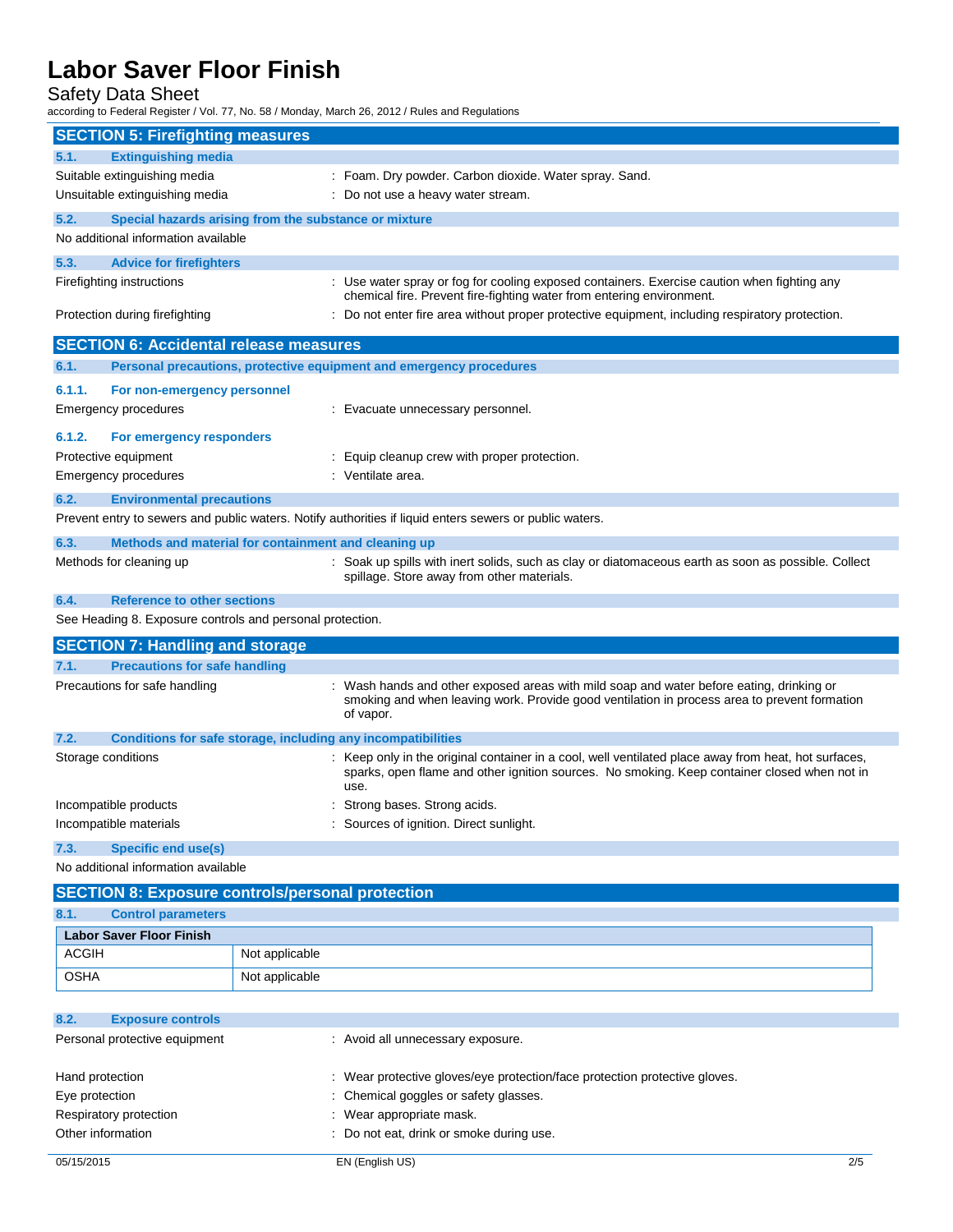Safety Data Sheet

according to Federal Register / Vol. 77, No. 58 / Monday, March 26, 2012 / Rules and Regulations

| <b>SECTION 9: Physical and chemical properties</b>            |                                                                                                                        |  |
|---------------------------------------------------------------|------------------------------------------------------------------------------------------------------------------------|--|
| Information on basic physical and chemical properties<br>9.1. |                                                                                                                        |  |
| Physical state                                                | : Liquid                                                                                                               |  |
| Color                                                         | $:$ milky                                                                                                              |  |
| Odor                                                          | : Acrylic                                                                                                              |  |
| Odor threshold                                                | : No data available                                                                                                    |  |
| pH                                                            | : 8.5                                                                                                                  |  |
| Melting point                                                 | : No data available                                                                                                    |  |
| Freezing point                                                | No data available                                                                                                      |  |
| Boiling point                                                 | $: 212 - 220$ °F                                                                                                       |  |
| Flash point                                                   | : No data available                                                                                                    |  |
| Relative evaporation rate (butyl acetate=1)                   | : No data available                                                                                                    |  |
| Flammability (solid, gas)                                     | No data available                                                                                                      |  |
| <b>Explosion limits</b>                                       | : No data available                                                                                                    |  |
| <b>Explosive properties</b>                                   | : No data available                                                                                                    |  |
| Oxidizing properties                                          | : No data available                                                                                                    |  |
| Vapor pressure                                                | : No data available                                                                                                    |  |
| Relative density                                              | : 1.03                                                                                                                 |  |
| Relative vapor density at 20 °C                               | : Same as water                                                                                                        |  |
| Solubility                                                    | Soluble in water.<br>Water: Solubility in water of component(s) of the mixture :<br>• • • 0.1 g/100ml • • • > 1000 g/l |  |
| Log Pow                                                       | No data available                                                                                                      |  |
| Log Kow                                                       | : No data available                                                                                                    |  |
| Auto-ignition temperature                                     | : No data available                                                                                                    |  |
| Decomposition temperature                                     | : No data available                                                                                                    |  |
| Viscosity                                                     | : No data available                                                                                                    |  |
| Viscosity, kinematic                                          | : No data available                                                                                                    |  |
| Viscosity, dynamic                                            | : No data available                                                                                                    |  |
| <b>Other information</b><br>9.2.                              |                                                                                                                        |  |
| No additional information available                           |                                                                                                                        |  |
| <b>SECTION 10: Stability and reactivity</b>                   |                                                                                                                        |  |
| 10.1.<br><b>Reactivity</b>                                    |                                                                                                                        |  |
| No additional information available                           |                                                                                                                        |  |
| 10.2.<br><b>Chemical stability</b>                            |                                                                                                                        |  |
| Stable under normal conditions. Not established.              |                                                                                                                        |  |
| 10.3.<br><b>Possibility of hazardous reactions</b>            |                                                                                                                        |  |
| Not established.                                              |                                                                                                                        |  |
| <b>Conditions to avoid</b><br>10.4.                           |                                                                                                                        |  |
| Direct sunlight. Extremely high or low temperatures.          |                                                                                                                        |  |
| <b>Incompatible materials</b><br>10.5.                        |                                                                                                                        |  |
| Strong acids. Strong bases.                                   |                                                                                                                        |  |
| <b>Hazardous decomposition products</b><br>10.6.              |                                                                                                                        |  |
| Fume. Carbon monoxide. Carbon dioxide.                        |                                                                                                                        |  |
| <b>SECTION 11: Toxicological information</b>                  |                                                                                                                        |  |

|                | <u> ISECTION TI. TOXICOlOGICAI IIII OMIALIONI</u> |                  |  |
|----------------|---------------------------------------------------|------------------|--|
| 11.1.          | Information on toxicological effects              |                  |  |
|                |                                                   |                  |  |
| Acute toxicity |                                                   | : Not classified |  |
|                | Skin corrosion/irritation                         | Not classified   |  |

pH: 8.5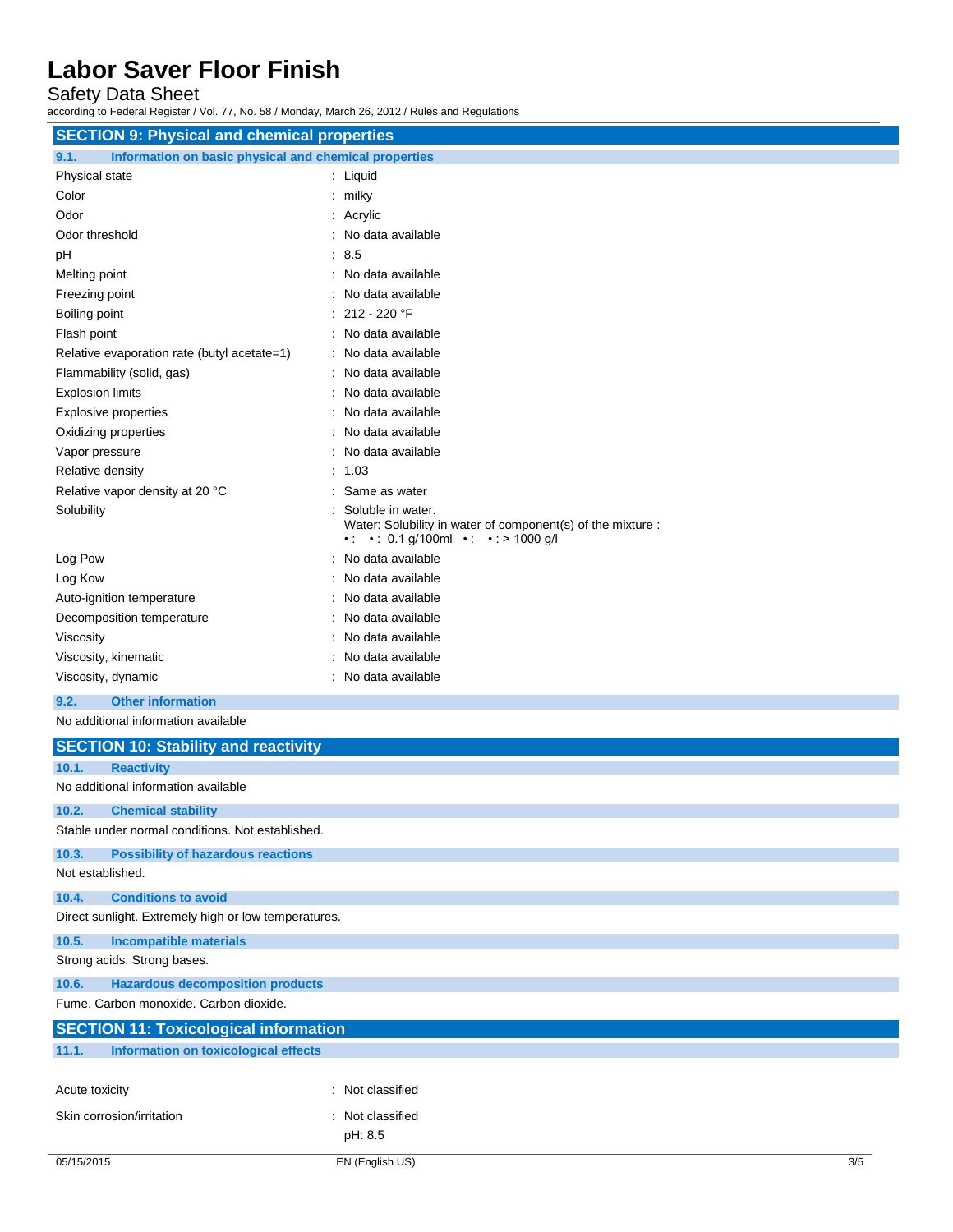### Safety Data Sheet

according to Federal Register / Vol. 77, No. 58 / Monday, March 26, 2012 / Rules and Regulations

| Serious eye damage/irritation                                                  | : Not classified<br>pH: 8.5                                         |
|--------------------------------------------------------------------------------|---------------------------------------------------------------------|
| Respiratory or skin sensitization<br>Germ cell mutagenicity<br>Carcinogenicity | : Not classified<br>: Not classified<br>: Not classified            |
| Reproductive toxicity<br>Specific target organ toxicity (single exposure)      | : Not classified<br>: Not classified                                |
| Specific target organ toxicity (repeated<br>exposure)                          | : Not classified                                                    |
| Aspiration hazard                                                              | : Not classified                                                    |
| Potential Adverse human health effects and<br>symptoms                         | : Based on available data, the classification criteria are not met. |

| <b>SECTION 12: Ecological information</b>     |                                                      |
|-----------------------------------------------|------------------------------------------------------|
| <b>Toxicity</b><br>12.1.                      |                                                      |
| No additional information available           |                                                      |
| <b>Persistence and degradability</b><br>12.2. |                                                      |
| <b>Labor Saver Floor Finish</b>               |                                                      |
| Persistence and degradability                 | Not established.                                     |
| <b>Bioaccumulative potential</b><br>12.3.     |                                                      |
| <b>Labor Saver Floor Finish</b>               |                                                      |
| Bioaccumulative potential                     | Not established.                                     |
| 12.4.<br><b>Mobility in soil</b>              |                                                      |
| No additional information available           |                                                      |
| <b>Other adverse effects</b><br>12.5.         |                                                      |
| Effect on the global warming                  | : No known ecological damage caused by this product. |
| Other information                             | : Avoid release to the environment.                  |
| <b>CECTION</b> 49. Disposed considerations    |                                                      |

| <b>SECTION 13: Disposal considerations</b>                  |                                                                                                                  |
|-------------------------------------------------------------|------------------------------------------------------------------------------------------------------------------|
| 13.1.<br>Waste treatment methods                            |                                                                                                                  |
| Waste disposal recommendations<br>Ecology - waste materials | : Dispose in a safe manner in accordance with local/national regulations.<br>: Avoid release to the environment. |
| <b>SECTION 14: Transport information</b>                    |                                                                                                                  |

| <b>Department of Transportation (DOT)</b> |                                           |
|-------------------------------------------|-------------------------------------------|
| In accordance with DOT                    |                                           |
| Not regulated for transport               |                                           |
| <b>Additional information</b>             |                                           |
| Other information                         | : No supplementary information available. |

### **ADR**

No additional information available

### **Transport by sea** No additional information available

**Air transport**

No additional information available

| <b>SECTION 15: Regulatory information</b> |  |
|-------------------------------------------|--|
| 15.1. US Federal regulations              |  |
| No additional information available       |  |